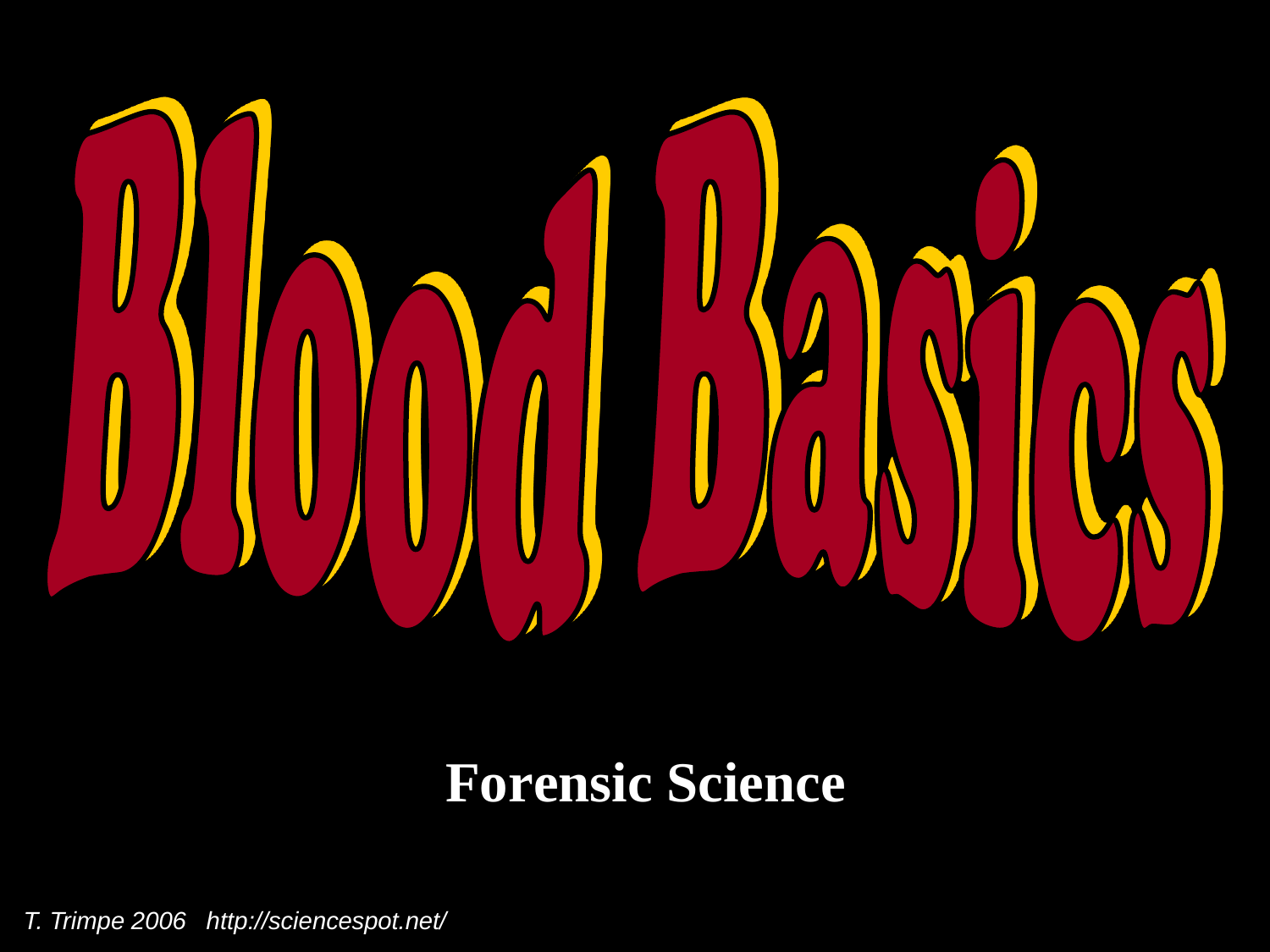# **What makes up our blood?**

- **RED BLOOD CELLS** (Erythrocytes) The most abundant cells in our blood; they are produced in the bone marrow and contain a protein called hemoglobin that carries oxygen to our cells.
- **WHITE BLOOD CELLS** (Leukocytes*)* They are part of the immune system and destroy infectious agents called pathogens.
- **PLASMA** This is the yellowish liquid portion of blood that contains electrolytes, nutrients and vitamins, hormones, clotting factors, and proteins such as antibodies to fight infection.
- **PLATELETS** (Thrombocytes*)* The clotting factors that are carried in the plasma; they clot together in a process called coagulation to seal a wound and prevent a loss of blood.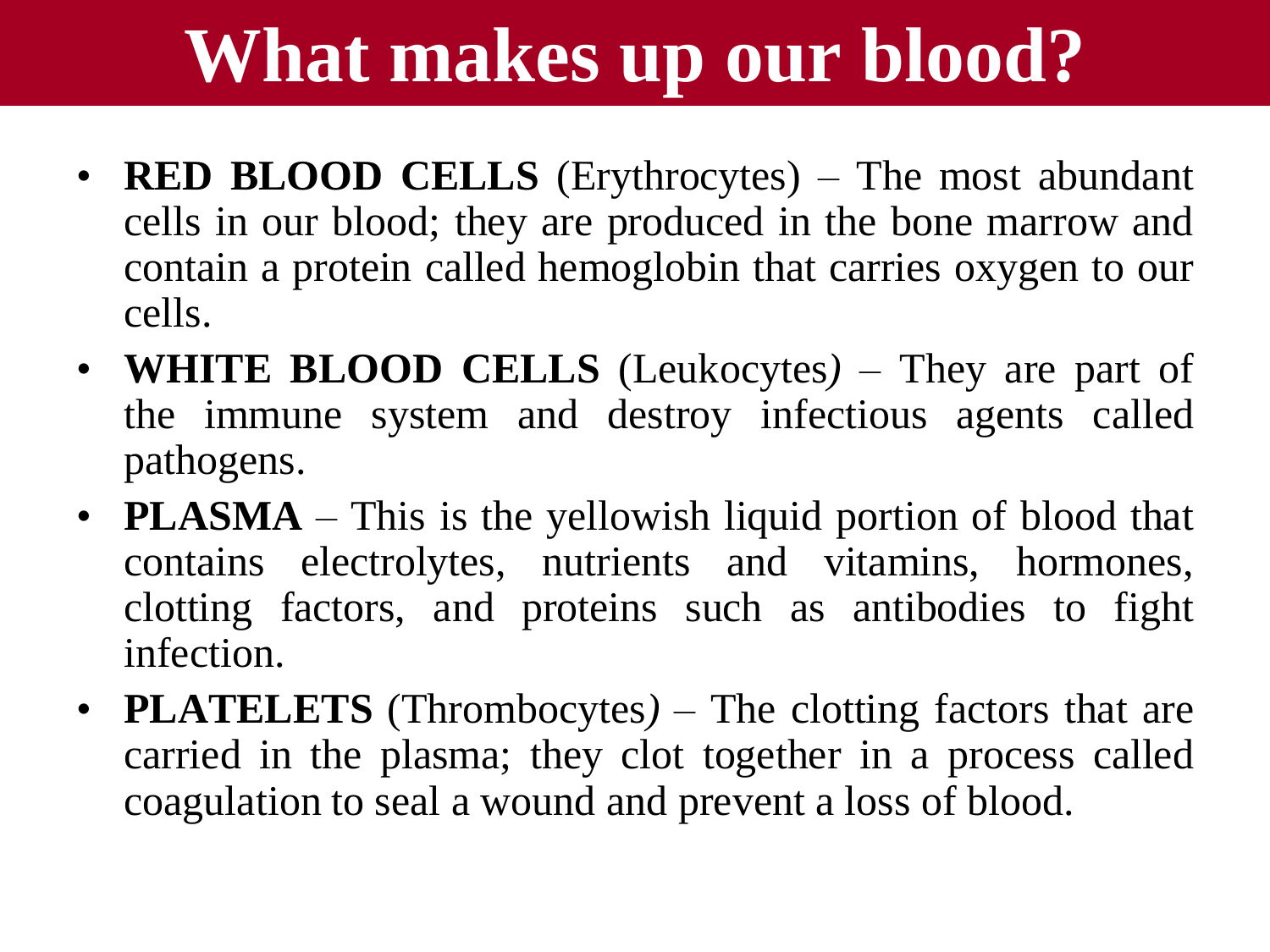#### **Blood Facts**

The average adult has about **FIVE** liters of blood inside of their body, which makes up 7-8% of their body weight.

Blood is living **tissue** that carries oxygen and nutrients to all parts of the body, and carries carbon dioxide and other waste products back to the lungs, kidneys and liver for disposal. It also fights against **infection** and helps heal **wounds**, so we can stay healthy.

There are about one **billion** red blood cells in two to three drops of blood. For every **600** red blood cells, there are about **40** platelets and **one** white cell.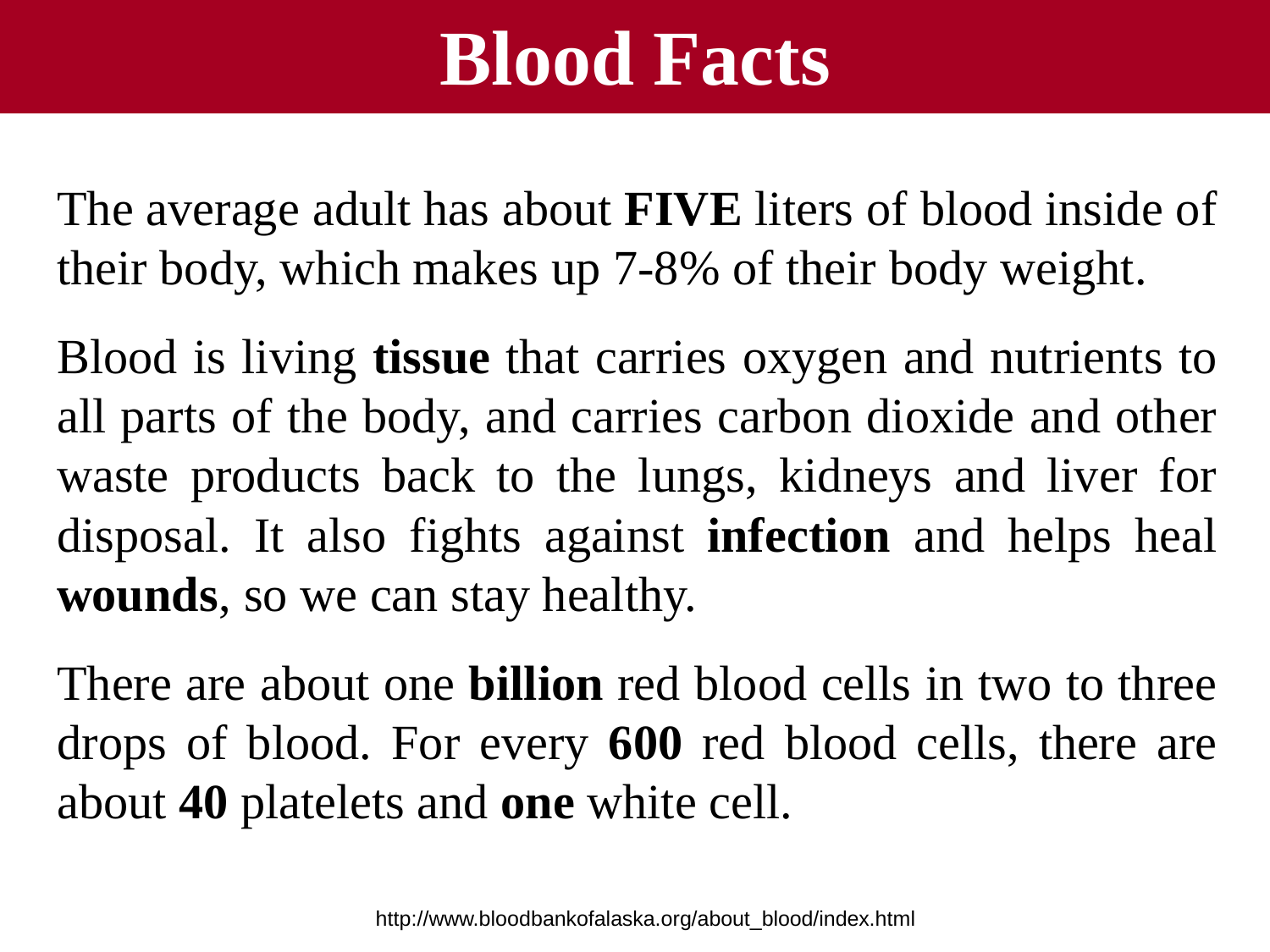#### **Genetics of Blood Types**

- Your blood type is established before you are **BORN**, by specific **GENES** inherited from your parents.
- You inherit one gene from your **MOTHER** and one from your **FATHER.**
- These genes determine your blood type by causing proteins called **AGGLUTINOGENS** to exist on the surface of all of your red blood cells.

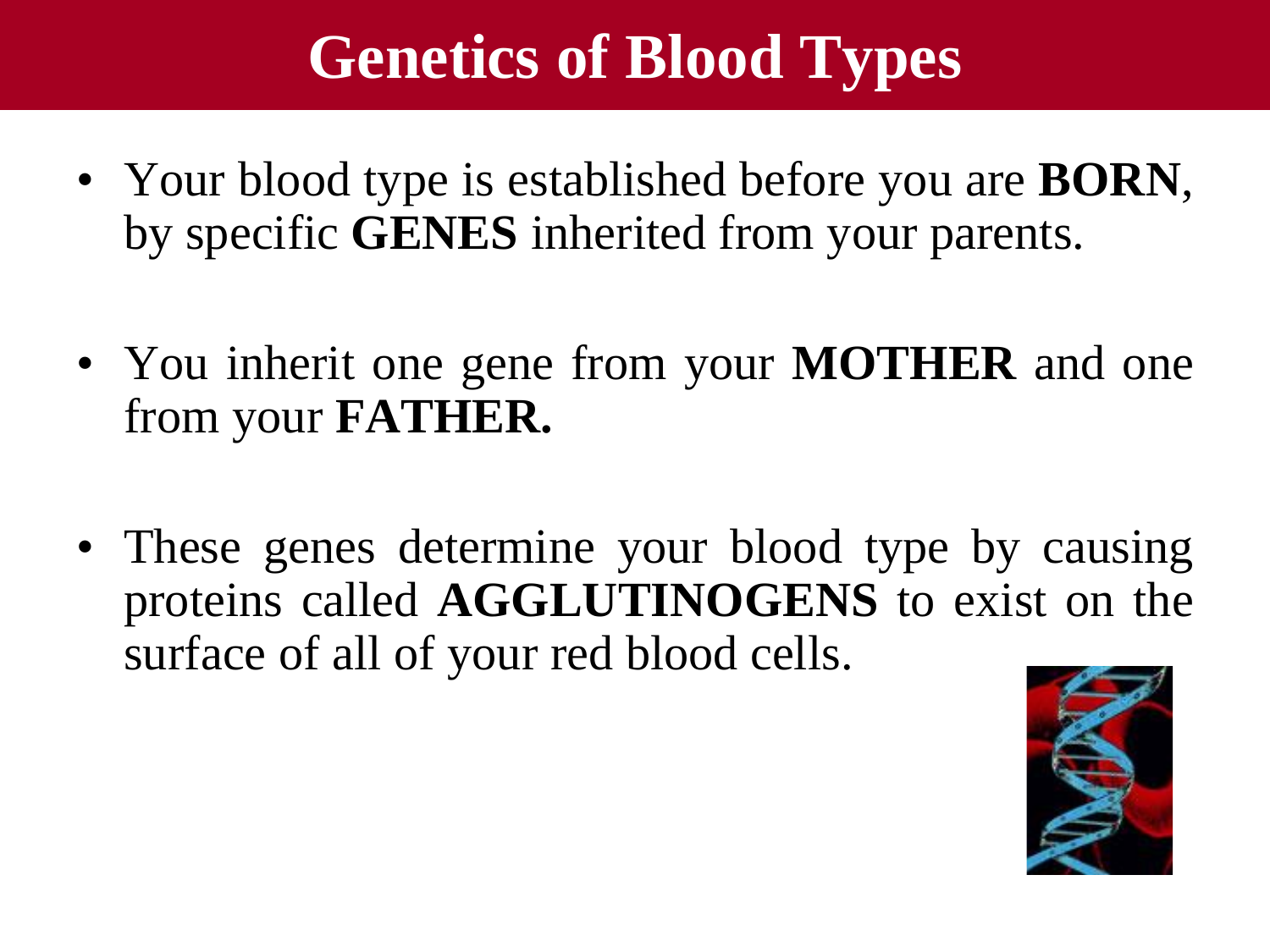### **What are blood types?**

There are 3 alleles or genes for blood type: A, B, & O. Since we have 2 genes, there are 6 possible combinations.





http://learn.genetics.utah.edu/units/basics/blood/types.cfm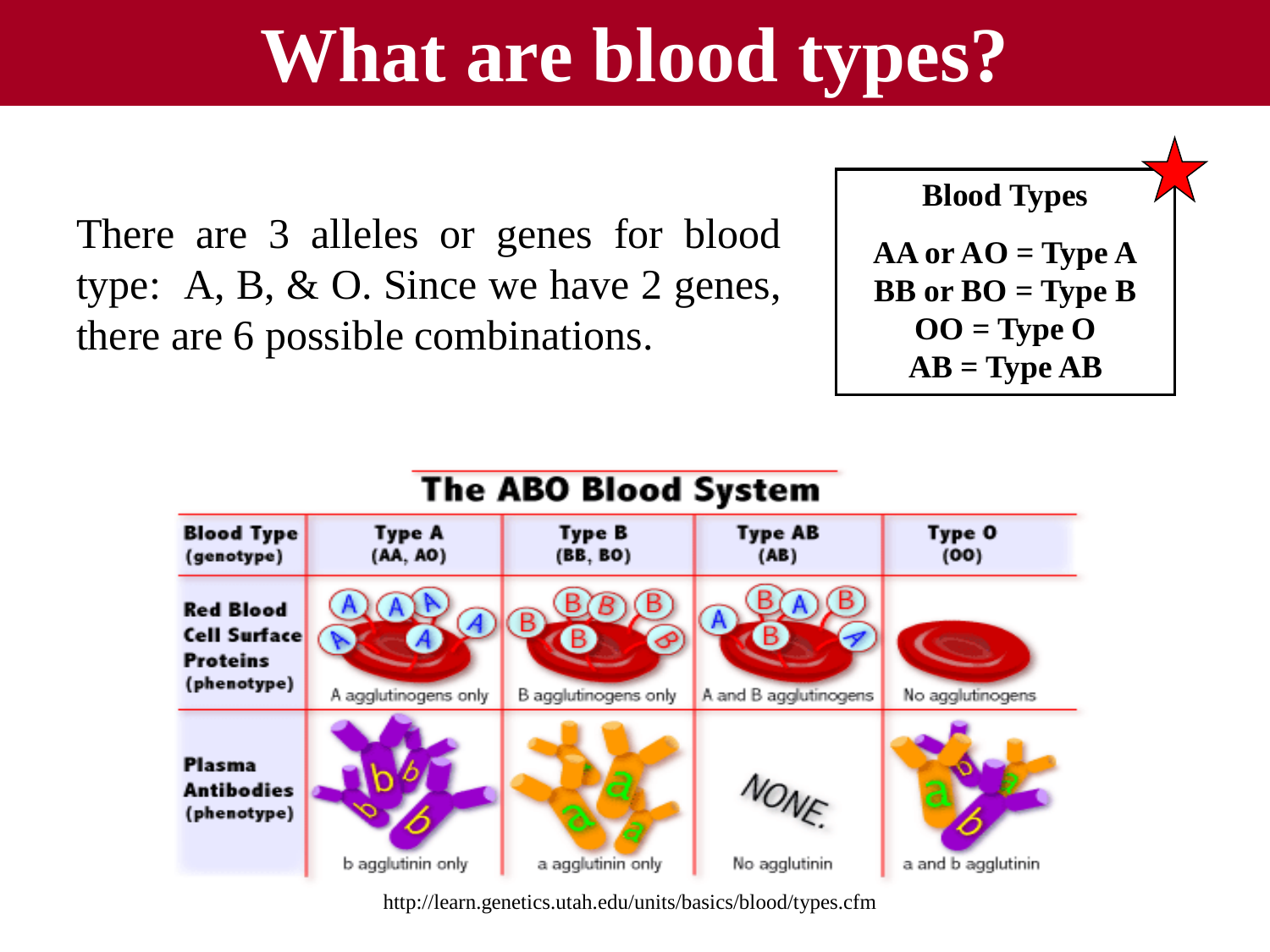# **How common is your blood type?**

| TYPE                                     | <b>DISTRIBUTION</b> | <b>RATIOS</b> |       |
|------------------------------------------|---------------------|---------------|-------|
| $O +$                                    | 1 person in 3       | 38.4%         | 46.1% |
| $\Omega$ -                               | 1 person in 15      | 7.7%          |       |
| $A +$                                    | 1 person in 3       | 32.3%         |       |
| $A -$                                    | $1$ person in 16    | 6.5%          | 38.8% |
| $B +$                                    | 1 person in 12      | 9.4%          |       |
| $\bf{B}$ -                               | 1 person in $67$    | $1.7\%$       | 11.1% |
| $AB +$                                   | 1 person in 29      | 3.2%          |       |
| $AB -$                                   | 1 person in $167$   | 0.7%          | 3.9%  |
| http://www.bloodbook.com/type_feeta.html |                     |               |       |

http://www.bloodbook.com/type-facts.html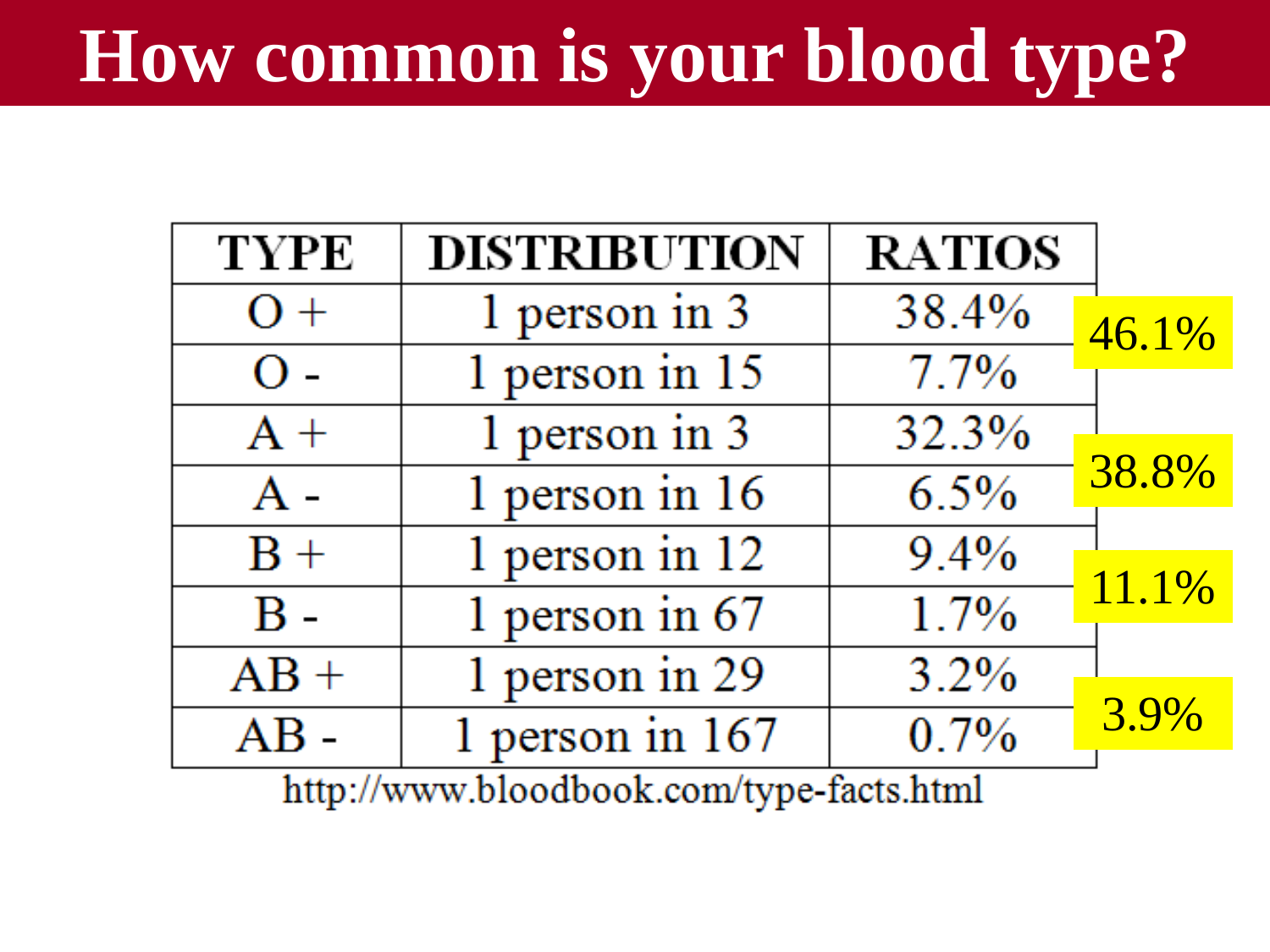#### **Blood Transfusions**

A **blood transfusion** is a procedure in which blood is given to a patient through an intravenous (IV) line in one of the blood vessels. Blood transfusions are done to replace blood lost during surgery or a serious injury. A transfusion also may be done if a person's body can't make blood properly because of an illness.

#### **Who can give you blood?**

People with **TYPE O** blood are called **Universal Donors,** because they can give blood to any blood type.

People with **TYPE AB** blood are called **Universal Recipients,** because they can receive any blood type.

 $Rh + \rightarrow Can receive + or Rh - \rightarrow Can$  only receive -

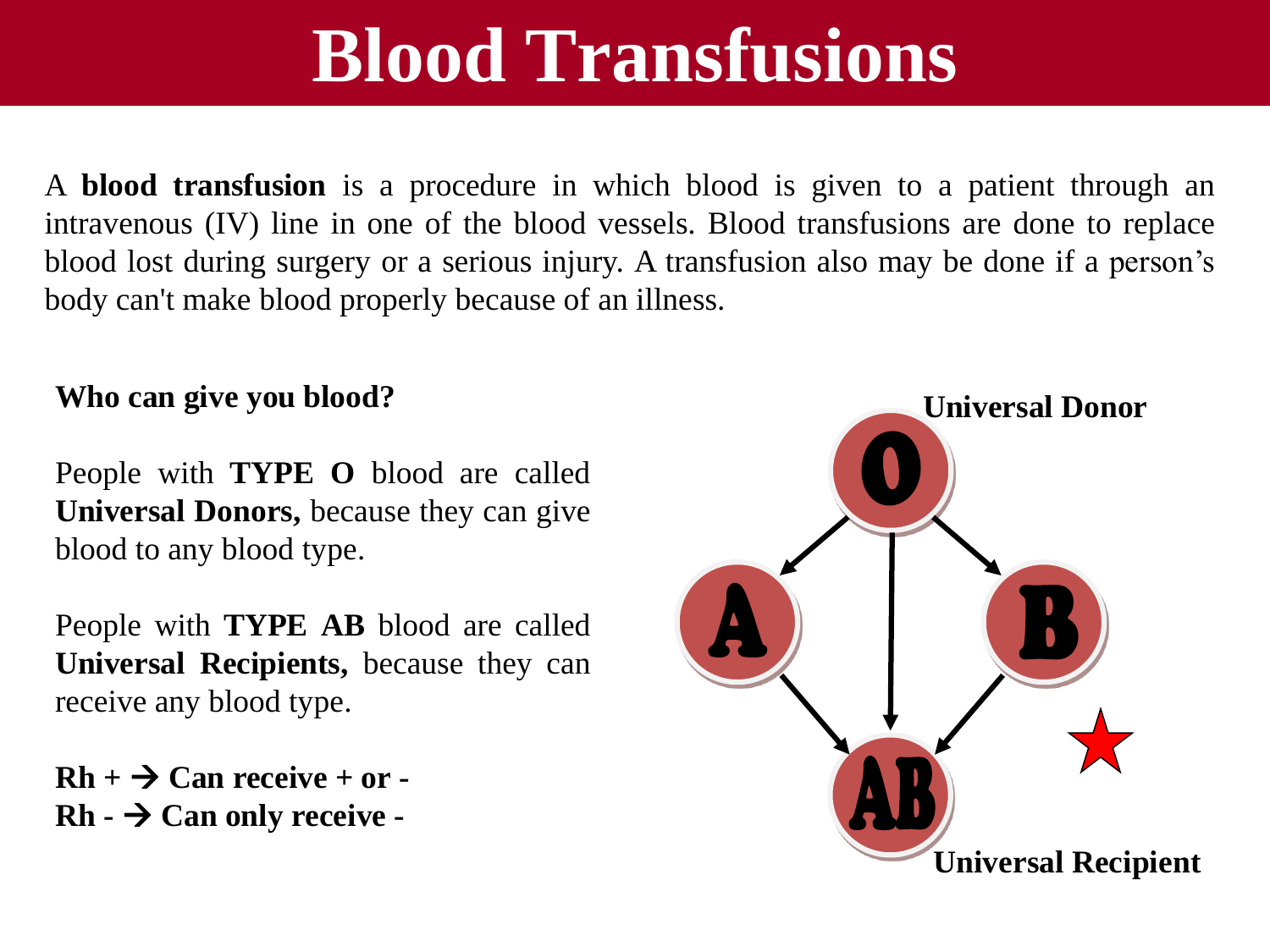## **Rh Factors**

- Scientists sometimes study **Rhesus monkeys** to learn more about the human anatomy because there are certain similarities between the two species. While studying Rhesus monkeys, a certain blood protein was discovered. This protein is also present in the blood of some people. Other people, however, do not have the protein.
- The presence of the protein, or lack of it, is referred to as the Rh (for **Rhesus**) factor.
- If your blood does contain the protein, your blood is said to be Rh **positive** (Rh+). If your blood does not contain the protein, your blood is said to be Rh **negative** (Rh-).



A+ A-B+ B-AB+ AB-O+ O-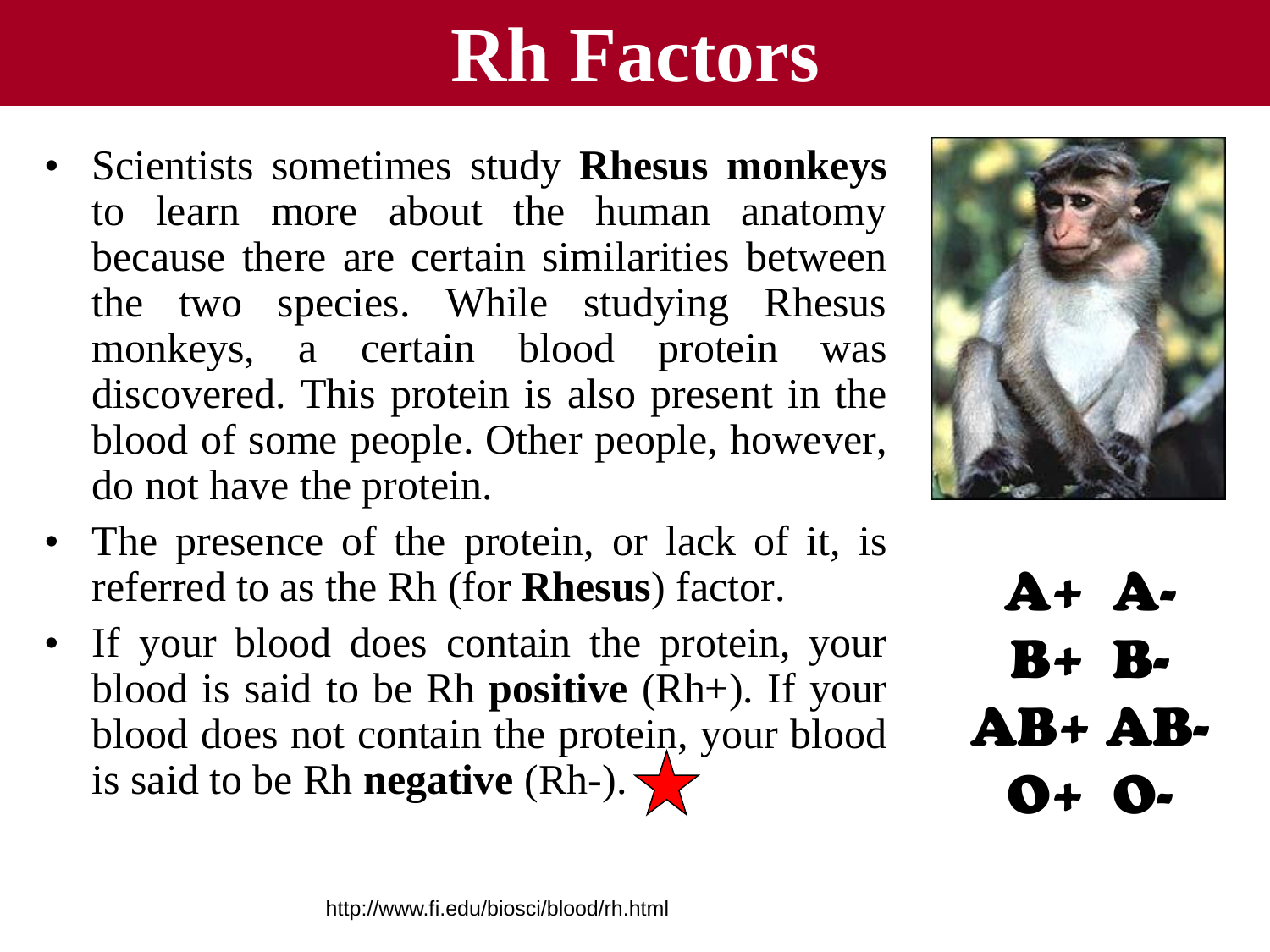### **Blood Evidence**

- **Blood samples**  Can be analyzed to determine **blood type** and **DNA,** which can be matched to possible suspects.
- **Blood droplets** Can be analyzed to give clues to the location of a **crime,** movement of a **victim,** and type of **weapon.**
- **Blood spatter**  Can be analyzed to determine **patterns** that give investigators clues to how a crime might have happened.